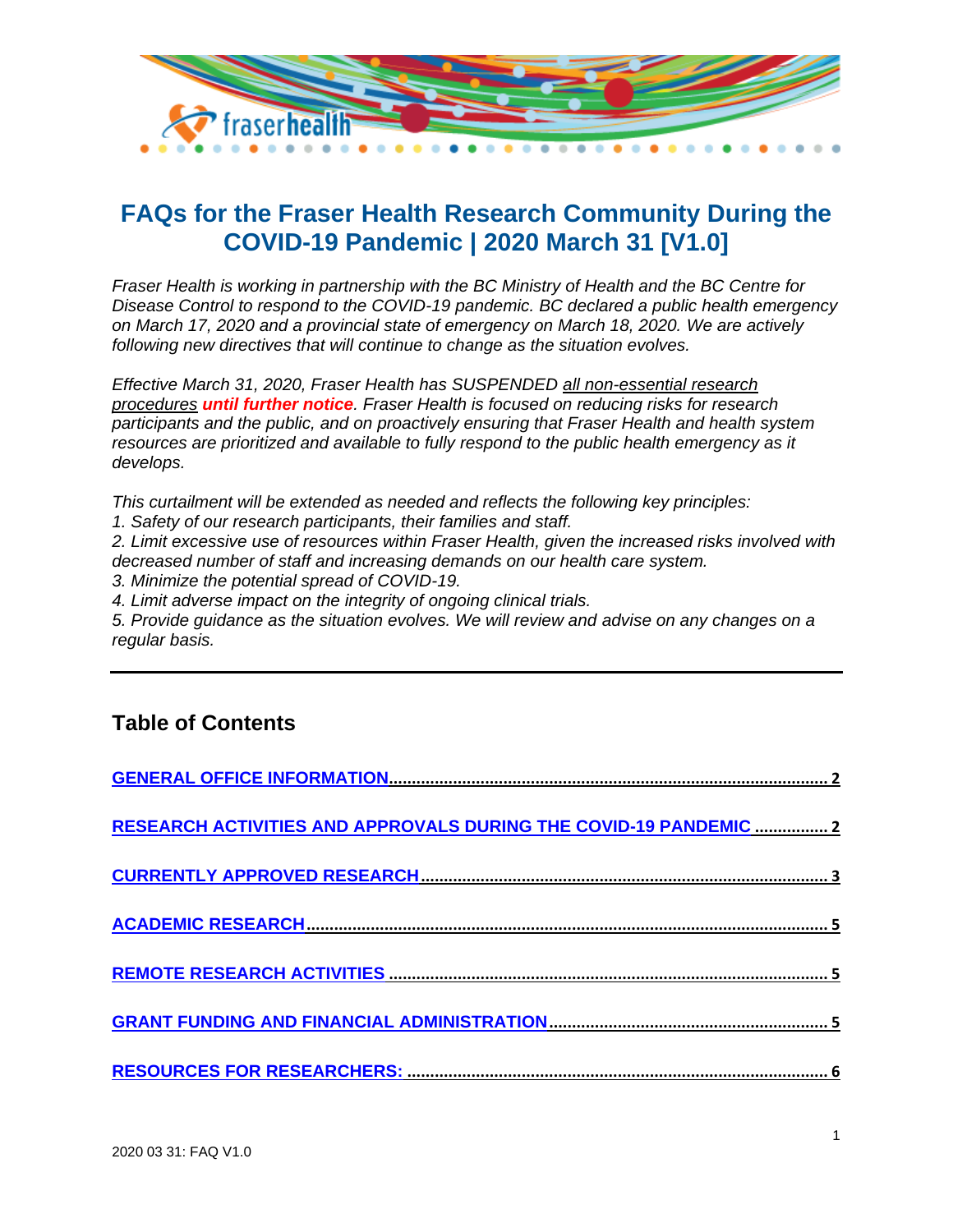

# <span id="page-1-0"></span>**GENERAL OFFICE INFORMATION**

# **Is the Fraser Health Department of Evaluation and Research (DERS) still open?**

DERS remains open during the COVID-19 pandemic, however, our operations are running remotely offsite to protect our staff and their families. The best method to contact our team is through email at this time.

# **Is the Fraser Health Research Ethics Office still open?**

The Fraser Health Research Ethics Office will remain open and running remotely offsite for the foreseeable future, however, non-essential research submissions will be processed only on a case-by-case basis at this time. Submissions will be prioritized in accordance with the following criteria:

- 1. Initial ethics new trials related to COVID-19
- 2. Continuing ethics review of currently approved clinical trials
- 3. Renewal submissions for non-essential research
- 4. Amendments to currently approved protocols necessary to address changes related to COVID-19

The Research Ethics Office can be contacted by email at [REB@fraserhealth.ca.](mailto:REB@fraserhealth.ca)

# <span id="page-1-1"></span>**RESEARCH ACTIVITIES AND APPROVALS DURING THE COVID-19 PANDEMIC**

#### **What research activities are currently permitted?**

- Ongoing participant care and follow-up for clinical trials and clinical research studies that are part of essential clinical care. Where possible, in-person procedures should be minimized, and investigators, in conversation with their sponsors, should consider if their research protocols could be modified or delayed, to limit personal contacts, laboratory visits or trips into clinics and hospitals.
- Enrollment into clinical trials and clinical research studies related to the COVID-19 pandemic.
- Data analysis that can be done remotely offsite.
- Participant follow-up that can be conducted remotely offsite by phone or email that does not impact patient care or clinical operations.

**NOTE:** Research activities that have significant cost or time-related implications will be assessed on a case-by-case basis by the Fraser Health Research Ethics Office.

#### **What research activities are currently suspended?**

- All non-essential research procedures.
- Recruitment for new and ongoing clinical trials/clinical research studies.
- All research, including phone interviews and surveys, requiring Fraser Health leadership, clinicians, healthcare works, and/or support staff as participants.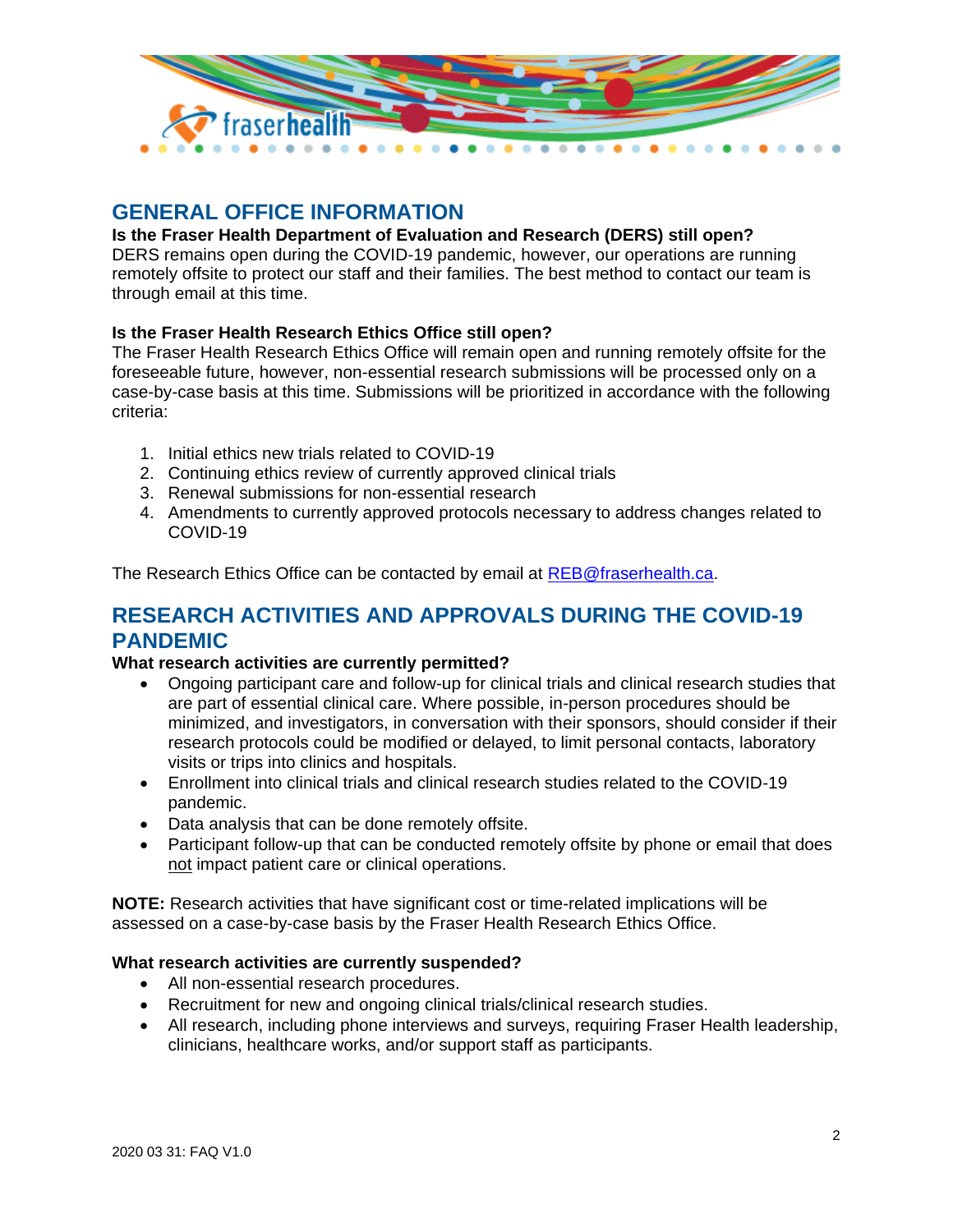

### **What research approvals are currently suspended?**

- Letters of Authorization to Conduct Research (LOAs) at Fraser Health will not be issued for any new submissions other than COVID-19 related research.
- LOAs for currently approved non-essential research are suspended. Exceptions will be made on a case-by-case basis.

# <span id="page-2-0"></span>**CURRENTLY APPROVED RESEARCH**

#### **Do I still need to renew my ethics approval if my study is considered non-essential?**

Yes. The FHREB will continue to review study renewals and closeouts, and these should be submitted as per usual.

#### **Can I enroll new participants to my clinical trial?**

No, recruitment must be halted on clinical trials *until further notice.*

#### **Is safety monitoring of active clinical trials permitted?**

Important safety monitoring and/or on-site visits that are crucial to the participant's clinical care may be required. Investigators are encouraged to use good judgement and consider the level at which this is appropriate for each ongoing protocol and participant.

Investigators conducting clinical trials in Fraser Health facilities should contact their sponsors to determine changes to process in light of the COVID-19 pandemic.

#### **What questions should I ask my study sponsor?<sup>i</sup>**

When speaking with your study sponsor you may require clarification on the following:

- Does the sponsor foresee accrual being stopped for the study?
- Would it be acceptable to ship oral medications directly to the patients? In the case where a central lab is being used, is it acceptable to use a local lab for safety lab results in cases where a patient cannot/should not come into the site?
- Are there any concerns about shipping central lab kits to the sites? Are delays possible?
- For central labs, can the sponsor confirm that the labs are open to accept samples? Has there been any changes to the lab hours, or any operational considerations our site should be aware of?

#### **What if in-person participant contact is necessary?**

Where in-person participant contact cannot be modified, delayed or eliminated, and is absolutely necessary for continued participant clinical care, we recommend that study-related personnel call each study participant prior to their visit.

Specifically, please ask the participant the following:

- Have they recently travelled outside of Canada?
- Do they have the following symptoms: cough, sneezing, fever, sore throat and difficulty breathing?
- Have they been in close contact with a sick person, especially if they had a fever, cough or difficulty breathing?

If they respond with a "Yes'' to any of these questions, their study visit must be rescheduled.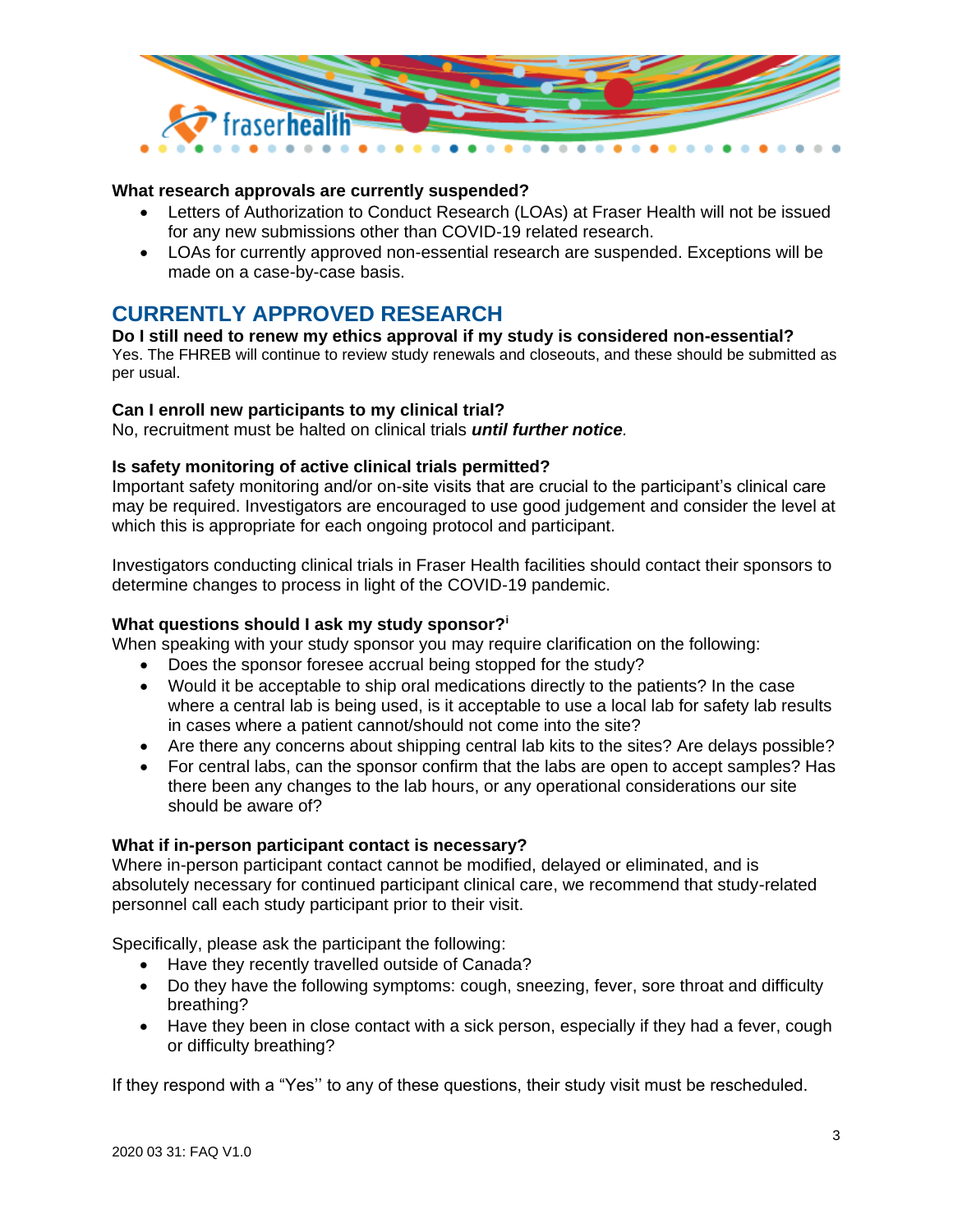

### **What if I need to make changes to my research to eliminate immediate risk to participants?**

*TCPS Article 6.5* provides an exception to the typical requirement to obtain Research Ethics Board (REB) approval of modifications prior to implementation where the change is necessary to eliminate immediate risk to participants.

FDA regulated studies regulations require that FHREB review of any revision to the protocol before they are implemented except in cases, "where necessary to eliminate apparent immediate hazards to the human subjects." *21 CFR 56.108(a)(4).*

Changes may be implemented but must be reported to the REB at the earliest opportunity (within 5 business days as a guide).

### **What if the risk to participants is not immediate?**

Wherever possible, please contact the FHREB office at [REB@fraserhealth.ca](mailto:REB@fraserhealth.ca) if you are considering revisions to the FHREB approved protocol prior to implementation when there is not an immediate risk to participants.

#### **What should I consider before implementing modifications to eliminate risk?**

You must ensure that modifications do **not** introduce new risks and should consider how to provide and obtain revised participant informed consent, including documentation of consent.

#### **How do I report study changes related to COVID-19 to the FHREB?**

Any Post-Approval Activities (PAAs) or e-mails sent to the REB that relate to COVID-19 must be named accordingly so that they can be more easily tracked and actioned. For example, the email subject line should include "COVID-19." In all cases, accurate and detailed documentation of the circumstances surrounding any alterations or amendments is extremely important.

### **Should I contact the study sponsors to notify them of modifications in response to the COVID-19 pandemic?**

Yes. Notification to the sponsor of study modifications where applicable is required. This is the responsibility of the Principal Investigator. Investigators should be mindful of any FDA or Health Canada directives that may be affecting the conduct of specific clinical trials when applicable.

#### **What about protocol deviations in relation to COVID-19?**

We expect that there will be an increase in protocol deviations; please ensure they are well documented, to enable appropriate evaluation for the trial. Only protocol deviations that expose participants to increased risk, compromise the integrity of the study, alter participant eligibility, and/or affect the privacy of the participants are required to be reported to the FHREB. Protocol deviations that are repetitive in nature due to COVID-19, but do not meet the above criteria, do not require submission to the FHREB.

#### **Do protocol deviations need to be reported to Health Canada?**

Clinical trial sites should have a system in place to identify, document, assess, and report all protocol deviations to the sponsor and REB in accordance with sponsor and REB requirements. These deviations need to be documented, to facilitate future analysis of the study findings. The sponsor should define and identify the protocol deviations to be reported. Unless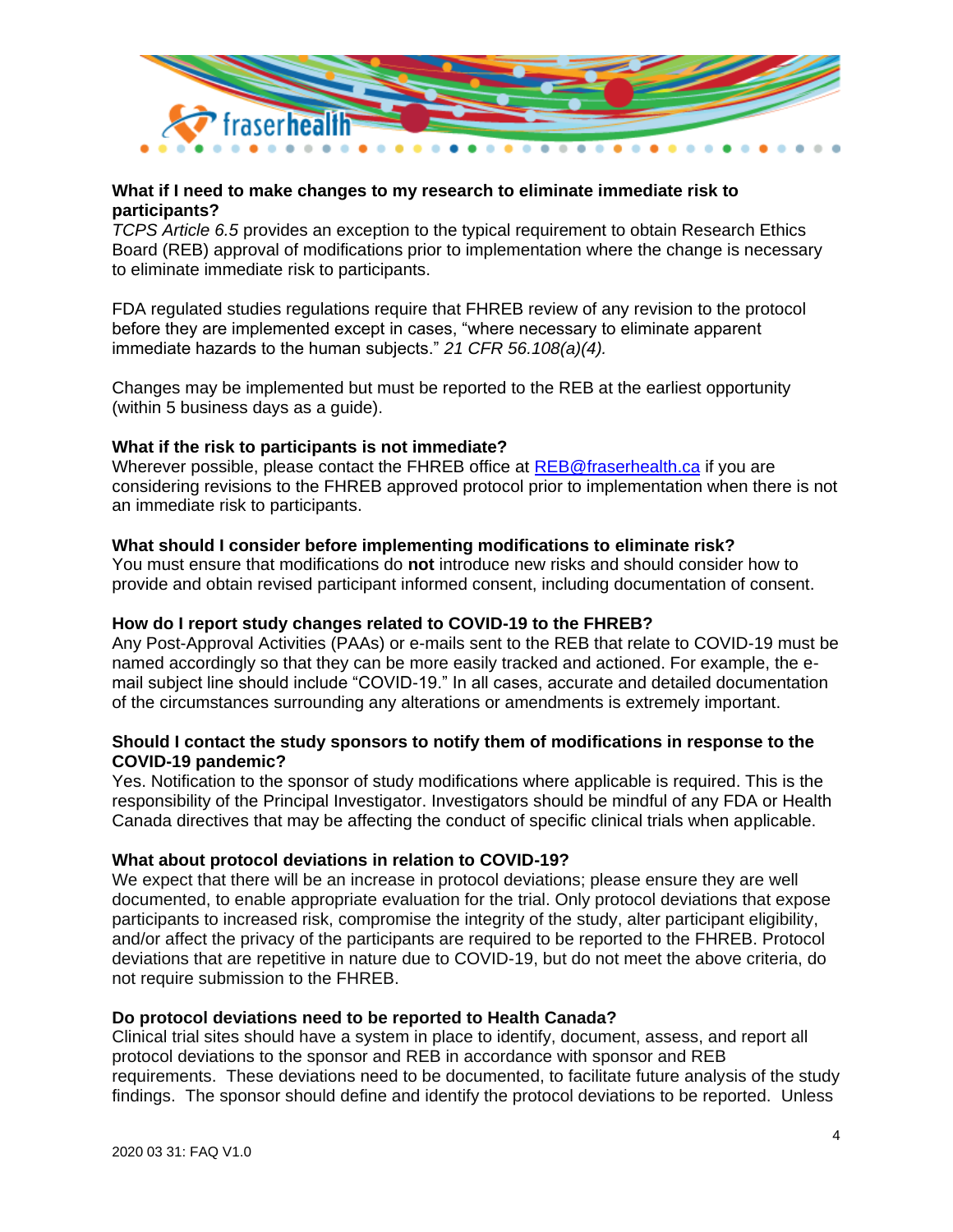

the deviations may place participants at risk, sponsors will not be required to report these deviations to Health Canada.<sup>ii</sup>

#### **Should temporary study halts be reported to the FHREB?**

The majority of temporary halts will not need to be submitted to the FHREB as a substantial amendment and we will provide further guidance on this.

#### **How should I obtain wet signatures typically required for research procedures?**

If your processes require wet-ink signatures, consider alternative methods of demonstrating approvals, such as email confirmation. You may want to consider an SOP deviation to cover this change.

# <span id="page-4-0"></span>**ACADEMIC RESEARCH**

#### **Can multi-jurisdictional academic research continue?**

At this time Fraser Health is not permitting non-essential research involving Fraser Health sites, patients, staff, and/or resources. If you are working on an academic study where research activities are occurring at other sites, it is important to directly consult the academic institution(s) where research is occurring.

Most institutions have information related to research activities during the COVID-19 pandemic posted on their websites.

For Research Ethics BC (REBC) partner institutions, please check the REBC website for regular updates and resources regarding research during a public health emergency. Up-to-date information and guidance from partner institutions regarding research operations during the COVID-19 pandemic is centrally compiled and maintained by REBC [here.](https://researchethicsbc.ca/resources-for-research-ethics-during-a-public-health-emergency/)

# <span id="page-4-1"></span>**REMOTE RESEARCH ACTIVITIES**

#### **Can I work on research projects from home?**

Yes, research activities that can be conducted remotely and safely without in-person contact can continue. Examples of this research work include manuscript preparation, literature reviews, data analysis, and funding applications.

On-line access to databases housed in Fraser Health servers and library materials will be maintained.

Remote work must be conducted in compliance with Fraser Health privacy policy and information security standards.

# <span id="page-4-2"></span>**GRANT FUNDING AND FINANCIAL ADMINISTRATION**

#### **Can I continue to submit applications for new funding opportunities?**

Yes, preparation of new funding applications can continue. Please note that several funding organizations have delayed application deadlines. Contact the organizations directly to confirm updated deadlines.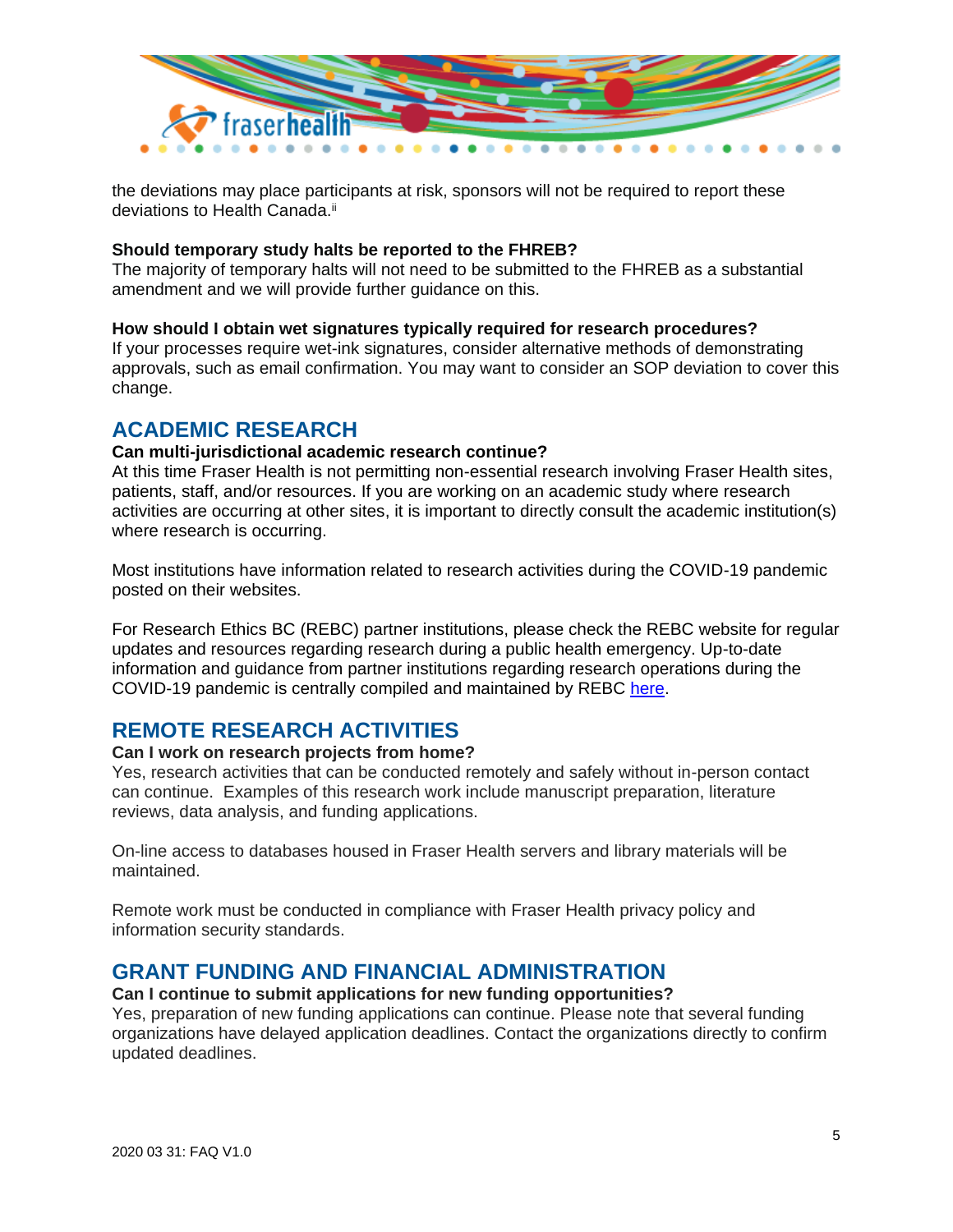

# **Can I submit financial documents for payment (e.g., Employee Expense Reimbursements, invoices, Requests for Payment, etc.)?**

Yes, submission of financial documents can continue, although there is a possibility of a delay with processing. If you are planning to submit any research-related financial documents to DERS by mail, please notify [ashley.kwon@fraserhealth.ca](mailto:ashley.kwon@fraserhealth.ca) to discuss potential electronic options.

# <span id="page-5-0"></span>**Resources for Researchers**

# **Fraser Health Department of Evaluation and Research Services Resources:**

- **[Fraser Health Clinical Research Start-Up Toolkit](https://www.fraserhealth.ca/employees/research-and-evaluation/find-resources/clinical-research-startup-toolkit#.XnzPu75KjIV)**
- **[Fraser Health Funding Opportunities for Your Research](https://www.fraserhealth.ca/employees/research-and-evaluation/funding-opportunities-for-your-research#.XnzPXr5KjIU)**
- **[Fraser Health Research Ethics and Other Approvals](https://www.fraserhealth.ca/employees/research-and-evaluation/research-ethics-and-other-approvals#.XnzP975KjIU)**

# **External Resources:**

- **[Clinical Trials BC](https://www.clinicaltrialsbc.ca/updates-for-clinical-trials-bc-regarding-covid-19/)** has important information and updates on their website for clinical researchers. Consultation services are also available at this time for clinical trial management during a public health emergency.
- **[Research Ethics BC](https://researchethicsbc.ca/resources-for-research-ethics-during-a-public-health-emergency/)** maintains updated information from partner institutions across BC regarding Research Ethics Office operations during the COVID-19 pandemic.

**NOTE:** Please ensure you have consulted guidance from your home Research Ethics Board as home institution guidance will take precedence over more general advice provided by REBC and other centralized bodies.

# **Contact Information**

# **For general questions and concerns:**

Kate Keetch, Director, Department of Evaluation and Research Services [kate.keetch@fraserhealth.ca](mailto:kate.keetch@fraserhealth.ca)

# **For research ethics questions:**

Sara O'Shaughnessy, Research Ethics and Regulatory Specialist [sara.oshaughnessy@fraserhealth.ca](mailto:sara.oshaughnessy@fraserhealth.ca)

Sarah Flann Research Ethics and Regulatory Specialist, Harmonized Studies [sarah.flann@fraserhealth.ca](mailto:sarah.flann@fraserhealth.ca)